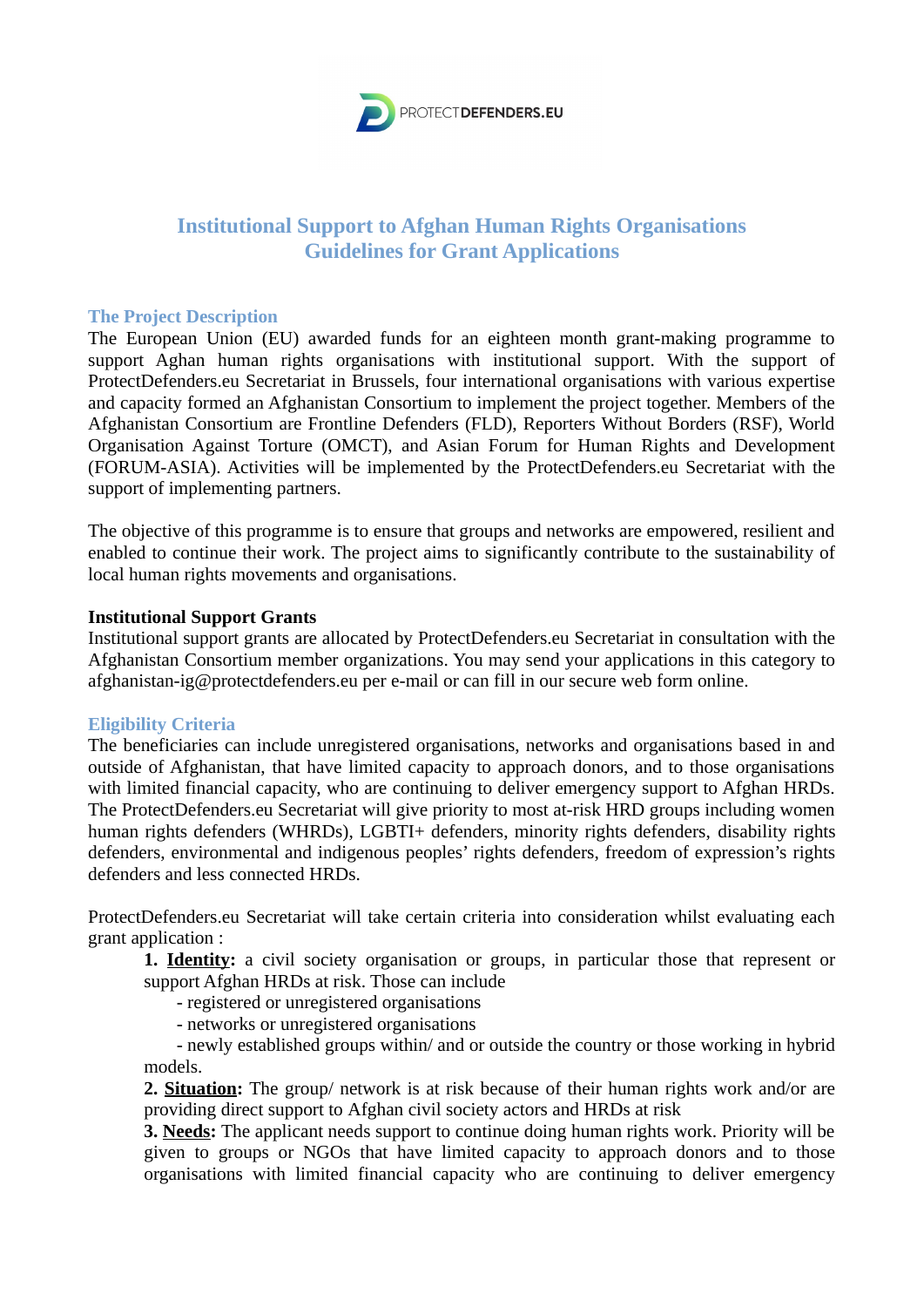support to Afghan HRDs. Lack of access to alternative sources of support will be taken into account but is not a sole determining factor.

The Institutional Support grant-making approach aims at being adaptive to local needs and to a diversity of methods and tactics developed by Afghan HRDs, women rights and media organisations as well as responsive to unanticipated situations as they arise.

# **Amount**

- Grants upto a maximum of EUR 60,000

It is possible to apply for several grants or for various activities in one grant as long as the total amount that one beneficiary receives does not exceed EUR 60,000.

## **Scope**

The scope of activities that are funded by institutional support grants include:

1. Consolidating operational capacities, allowing the beneficiaries to develop new initiatives and/or sustain their work,

2. Leveraging emerging local initiatives, especially ones in isolated areas, whose timeliness with respect to on-the-ground developments is crucial to influence the human rights or HRDs' situation at the local level,

3. Providing a lifeline to local organisations that are threatened by unexpected and/or grave security, financial, legal or administrative situations through core/bridging fund.

# **Eligible activities**

Applications should be driven from needs of the human rights defender(s) and therefore need not have to choose only one type of grant for one application.

### **Core Funding**

Scope of core funding includes activities to develop human rights initiatives and to sustain their work. Proposals can include a wide range of activities such as registration expenses, to build and maintain a stable office (office equipment and furniture, rent, physical office maintenance with its inner and outer parts, security measures and equipment, utilities, repairs etc), staff related costs (such as new recruitment and recruitment for expansion, project related or temporary staff, maintaining existing staff etc), digital or software, information security, website and social media design expenses (such as website/mobile site/smart-phone application purchase and upgrades, multimedia integration and upgrades etc), administrative and operational costs, translation and interpretation, publications and other costs (such as transportation costs in international and domestic levels, audit, evaluation and report producing costs etc) etc.

#### **Funding for Projects/Activities**

Scope of the funding includes activities related to advocacy campaigns, community building, trainings, documentation, joint development and implementation of protection plans by human rights organisations and networks, etc.

More specifically, proposals can include advocacy missions and activities to sensitize policy makers, practitioners, professionals, public campaigns and awareness raising about human rights; research and investigation, monitoring human rights violations and data collection activities; media and communication activities; outreach activities (including coalition building work with other human rights defender actors, for increasing the engagement of community members etc); solidarity and collaboration activities (actions that support strengthening human rights defender organizations and initiatives, actions to support communities at risk or on topics prioritized in the specific objective, actions that help strengthen strategic cooperation with allies, support to innovative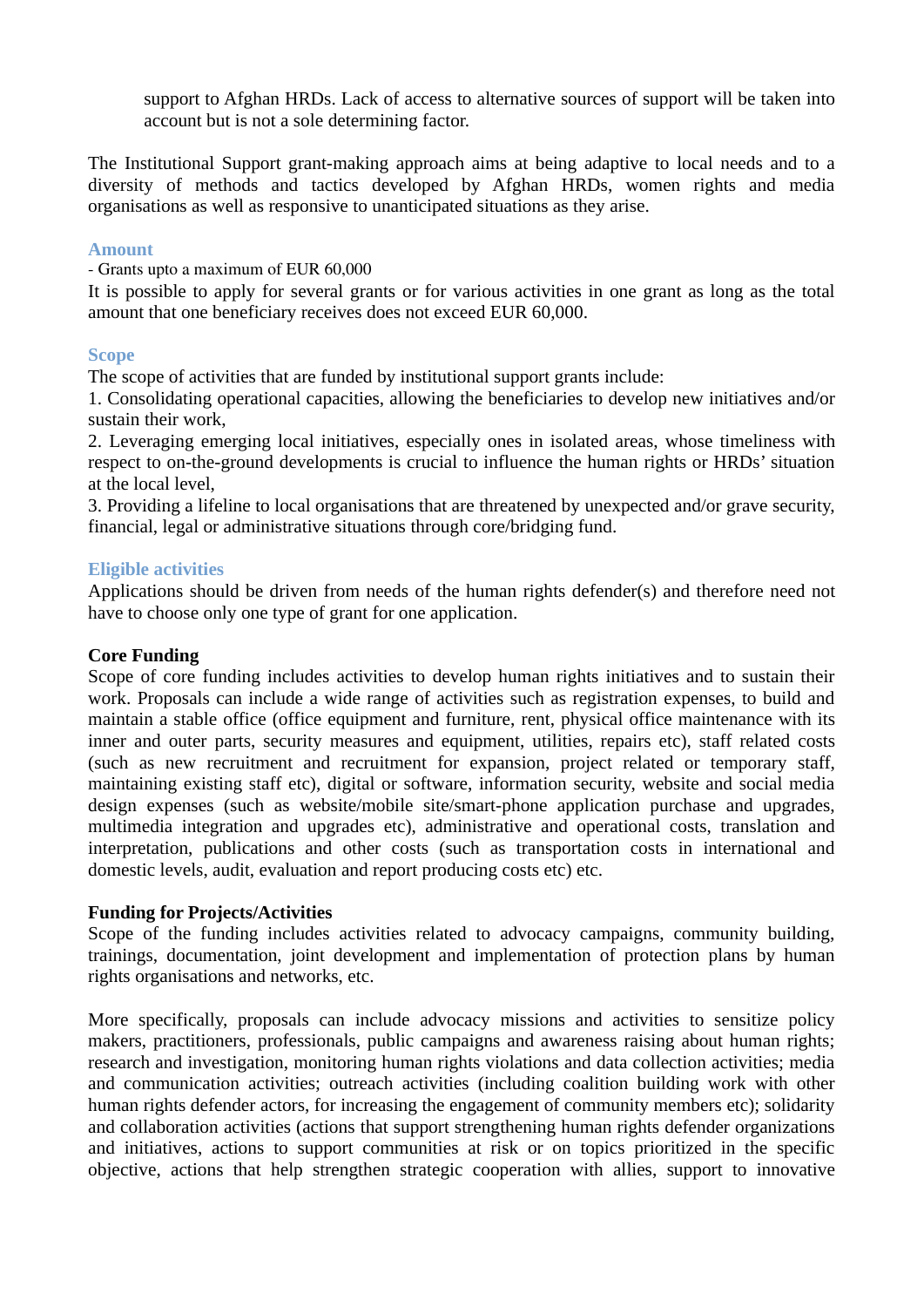projects etc); strategic planning and organizational development activities; fundraising, development and activities.

Proposals can cover one-off events/activities, or a series of activities and projects both at domestic and international level, seminars (internal capacity building, retreats, certificate programs etc); conferences; training and workshops (for the team of the organization, for a target group, in or for cooperation to create a training, for building capacities of local organizations etc); field missions (outreach, networking, research/investigation, exploration etc); publications (leaflets, booklets, posters, flyers, reports, articles etc in paper and blogging, broadcasting, article etc in digital).

A list of eligible costs for the implementation of these activities can be found in the budget template.

## **Application process**

Call for applications will remain open and will be received on a rolling basis until April 2023, or until the complete utilisation of funds, whichever is earlier.

To apply for a grant, applicants should fill in an application form on ProtectDefenders.eu website. The form can be submitted online or via e-mail.

## **Online Application**

You can fill and submit your application using a secure web form on the ProtectDefenders.eu website. The secure web form is available in English and Dari.

## **E-mail Application**

In e-mail applications, application form and budget proposal template should separately be filled and submitted.

You can download the online application form and budget proposal template from the ProtectDefenders.eu webpage. To complete your application, you should fill and submit both of them via e-mail at afghanistan-ig@protectdefenders.eu

Please note that it is possible to communicate with the Secretariat via gpg email or jitsi chat.

#### **Evaluation of Applications**

Once the Secretariat of ProtectDefenders.eu receives a complete application, the application will be submitted to the Board of the Afghanistan Consortium which meets every two months to review grant applications. Therefore, depending on when the application is submitted, it will be reviewed in a maximum of two months' time. If the applicant is bound to a strict time frame or a deadline, they can reach out to the ProtectDefenders.eu Secretariat via email (afghanistanig@protectdefenders.eu) to request a faster review of their applications.

When the application is successful and the applicant is selected to receive a grant, a grant agreement will be signed between the beneficiary and the Secretariat. The grant agreement specifies the project's budget, duration, action plan, narrative and financial reporting requirements as well as applicable legal terms.

#### **Payment Methods**

Each validated institutional support grant will be distributed via secure means.

The decision to use one specific method of payment will be made in close consultation with grantees by taking their informed preferences into account and in accordance with risk assessment